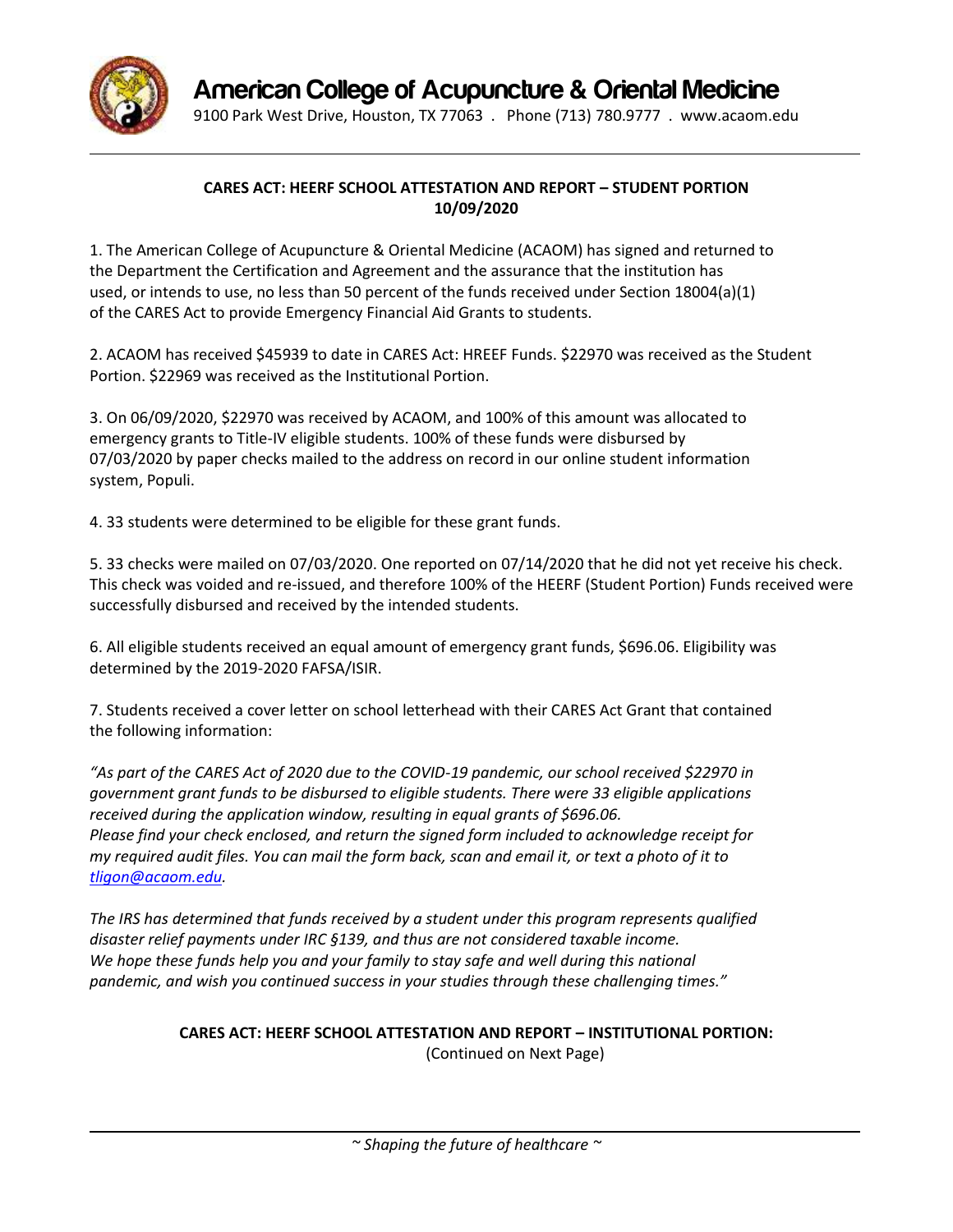## **Quarterly Budget and Expenditure Reporting under CARES Act Sections 18004(a)(1) Institutional Portion, 18004(a)(2), and 18004(a)(3), if applicable**

| Institution Name: American College of Acupuncture & OM                            | Date of Report <sup>1</sup> : 10/09/2020 Covering Quarter Ending: 09/30/2020 |                    |                              |
|-----------------------------------------------------------------------------------|------------------------------------------------------------------------------|--------------------|------------------------------|
| Total Amount of Funds Awarded: Section (a)(1) Institutional Portion: \$22969 Sec. | Section (a)(2):                                                              | Section $(a)(3)$ : | Final Report? $\blacksquare$ |

| Category <sup>2</sup>                                                                                                                                                                                                                                                                                                                                                                                   | <b>Amount</b><br>in $(a)(1)$<br>institutional dollars | Amount in (a)(2)<br>dollars, if applicable | Amount in $(a)(3)$<br>dollars, if applicable | <b>Explanatory Notes</b> |
|---------------------------------------------------------------------------------------------------------------------------------------------------------------------------------------------------------------------------------------------------------------------------------------------------------------------------------------------------------------------------------------------------------|-------------------------------------------------------|--------------------------------------------|----------------------------------------------|--------------------------|
| Providing emergency financial aid grants to students or<br>tuition reimbursements <sup>3</sup>                                                                                                                                                                                                                                                                                                          |                                                       |                                            |                                              |                          |
| Providing tuition discounts                                                                                                                                                                                                                                                                                                                                                                             |                                                       |                                            |                                              |                          |
| Covering the cost of providing additional technological<br>hardware to students, such as laptops or tablets                                                                                                                                                                                                                                                                                             |                                                       |                                            |                                              |                          |
| Providing or subsidizing the costs of highspeed internet<br>to students or faculty to transition to an online<br>environment                                                                                                                                                                                                                                                                            |                                                       |                                            |                                              |                          |
| Subsidizing off-campus housing costs due to dormitory closures or<br>decisions to limit housing to one student per room; subsidizing housing<br>costs to reduce housing density; paying for hotels or other off-campus<br>housing for students who need to be isolated; paying travel expenses for<br>students who need to leave campus early due to coronavirus infections<br>or campus interruptions. | $\Omega$                                              |                                            |                                              |                          |
| Subsidizing food service to reduce density in eating<br>facilities, to provide pre-packaged meals, or to add<br>hours to food service operations to accommodate<br>social distancing.                                                                                                                                                                                                                   |                                                       |                                            |                                              |                          |

<sup>&</sup>lt;sup>1</sup> Reports must be posted no later than 10 days after the calendar quarter (October 10, January 10, April 10, July 10) apart from the first report, which is due October 30, 2020. Please update this date if there are any changes or updates after initial posting. Any changes or updates after initial posting must be conspicuously noted.

<sup>&</sup>lt;sup>2</sup> Please note that the categories listed may include categories that are applicable to only one or two, and not all, of the grant programs for which information must be reported on this form. Further, each category is deliberately broad and does not capture specific grant program requirements. For example, pursuant to Section 18004(c) of the CARES Act, the Section 18004(a)(1) Institutional Portion funds may only be used "to cover any costs associated with significant changes to the delivery of instruction due to the coronavirus…" and any applicable categories in the chart must meet this requirement. Please refer to the applicable Certification and Agreement and the Department's HEERF FAQs for more information available on our HEERF website here: https://www2.ed.gov/about/offices/list/ope/caresact.html.

<sup>&</sup>lt;sup>3</sup> To support any element of the cost of attendance (as defined under Section 472 of the Higher Education Act of 1965, as amended) per the Interim Final Rule published in the *Federal Register* June 17, 2020 (85 FR 36494). Community Colleges in California, all public institutions in Washington State, and all institutions in Massachusetts have different requirements due to recent U.S. District Court actions. Please discuss with legal counsel. HEERF litigation updates can be found here: